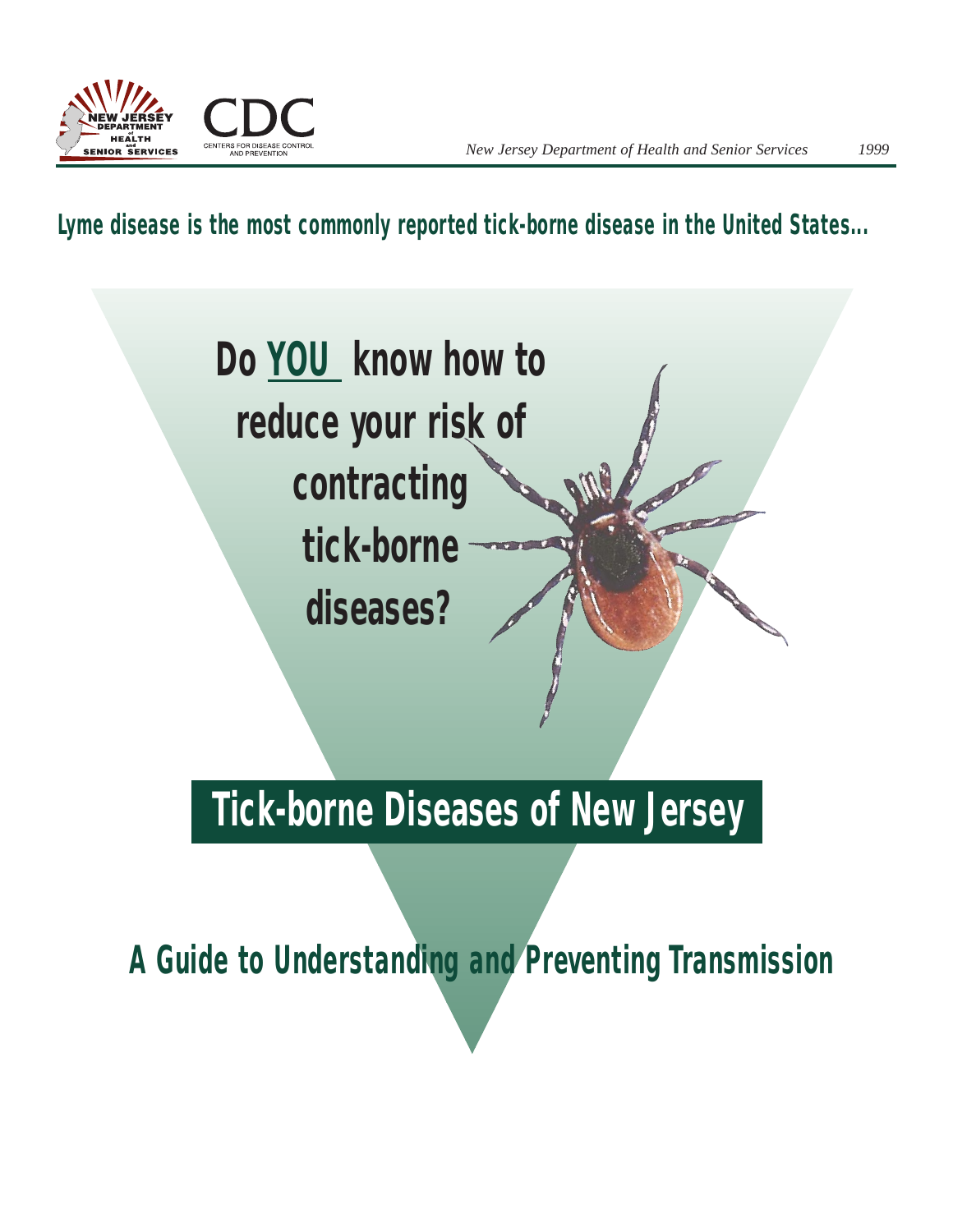# Tick-borne Diseases of New Jersey

# **A Guide to Understanding and Preventing Transmission**

### **INTRODUCTION**

This pamphlet provides basic information about signs and symptoms, transmission, tick biology and ecology, and the current status of tick-borne diseases in New Jersey, with prevention and early recognition as the major goals. It should not be considered a substitute for the patient-physician relationship.

### **BACKGROUND**

Prior to the late 1970's, tick-borne diseases in New Jersey were relatively rare and not considered a major public health threat. Rocky Mountain spotted fever (RMSF) was the only tick-borne disease recognized in New Jersey at that time. The first cases of Lyme disease were reported in New Jersey in 1978 and since then, it has been the most commonly reported tick-borne disease in the United States. The majority of Lyme disease cases occur in the Northeast. New Jersey consistently ranks among the states reporting the most cases. Recently, several other tick-borne diseases have become a concern, including human granulocytic ehrlichiosis (HGE), human monocytic ehrlichiosis (HME), and babesiosis. The geographical distribution and public health importance of these emerging tick-borne diseases in New Jersey is not well understood at this point.

Three ticks, called vectors, are

responsible for all tick-borne disease transmission in New Jersey:

- **1. black-legged tick** or more commonly known as the **deer tick**
- *(Ixodes scapularis)* **2. lone star tick**
- *(Amblyomma americanum)* **3. American dog tick**

*(Dermacentor variabilis)* The adult stage of each tick species is shown in *FIGURE 1*.

Each of these species is a 3-host tick, meaning it must locate and

obtain a bloodmeal from a host animal in each of its active developmental stages (larva, nymph, adult) to complete its life cycle *(FIGURE 2)*.

The role that various hosts play in the transmission cycles is critical to understanding tick-borne diseases. Certain animals provide a source of blood only and are termed maintenance hosts. Those that provide a bloodmeal and a source of disease organisms are called reservoir hosts. Certain hosts, such as birds, are also responsible for dispersal of ticks over



*FIGURE 1:* Ticks of medical importance in New Jersey.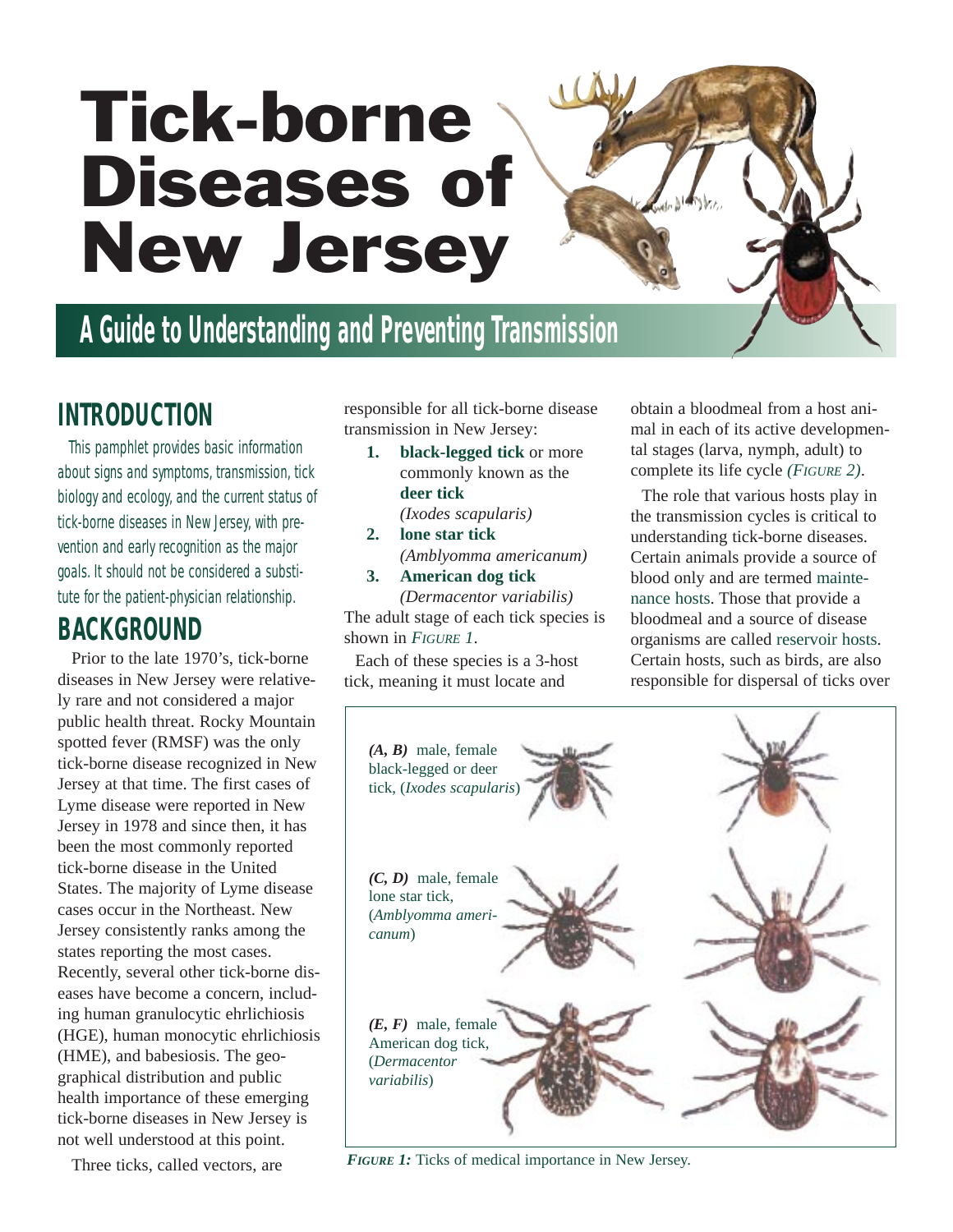long distances. The ticks involved in disease transmission in New Jersey are not host-specific, that is, they will feed on a variety of animals. The type of host generally is determined by the behavior of the tick species and life stage. Humans are considered incidental hosts.

The transmission cycles of the various tick-borne diseases have both similarities and differences. Lyme disease, human granulocytic ehrlichiosis, and babesiosis share a common reservoir host (white-footed mouse) and tick vector (black-legged

tick), both of which are most frequently encountered in forested habitats. Rocky Mountain spotted fever has a different reservoir host and tick vector (American dog tick), which exploits habitats quite different from the other tick species. Therefore, an understanding of these differences is important in reducing exposure to infected ticks and minimizing transmission risk.

Prevention and a discussion of the similarities and differences among the tick-borne diseases are highlighted in the following sections.

### **PREVENTION**

The best way to prevent tick-borne diseases is to avoid tick-infested areas, including woodland, wooded edges, and landscaped areas with dense ground cover, leaf litter, or shrubs. If this is not possible, take the following precautions when entering likely tick habitats.

✓Wear light-colored clothing, making it easier to see ticks.



*FIGURE 2:* Black-legged ticks and the Lyme disease transmission cycle (darker orange denotes higher transmission risk).

- **▼**Tuck pants legs into socks and shirts into pants. Ticks will be forced to crawl on the outside of clothing, where they can be more easily seen and removed.
- Use repellents. Personal repellents which contain DEET can be used on skin or clothing, while repellents containing permethrin should only be used on clothing. **Be certain to read label directions carefully.**

The risk of transmission can be reduced further by examining yourself and family members when returning from tick-infested areas and removing ticks before they have a chance to feed. Ticks require a relatively long time to insert their mouthparts and begin feeding. Ticks that are removed promptly are unlikely to transmit disease organisms. Ticks embedded in the skin should only be removed by grasping the tick with pointed tweezers as close to the skin

as possible and applying firm, steady backward force until the tick becomes dislodged *(FIGURE 3).* 

Attempts to remove attached ticks with noxious chemicals or by burning will not work, may cause injury to the skin, and can increase the risk of transmission by causing the tick to regurgitate disease organisms into the body. After the tick has been removed, wash the skin area thoroughly to avoid infection.



*FIGURE 3:* Recommended tick removal method.

*Funded, in part,under Cooperative Agreement (U50/CCU 206567-06) from the Centers for Disease Control and Prevention*